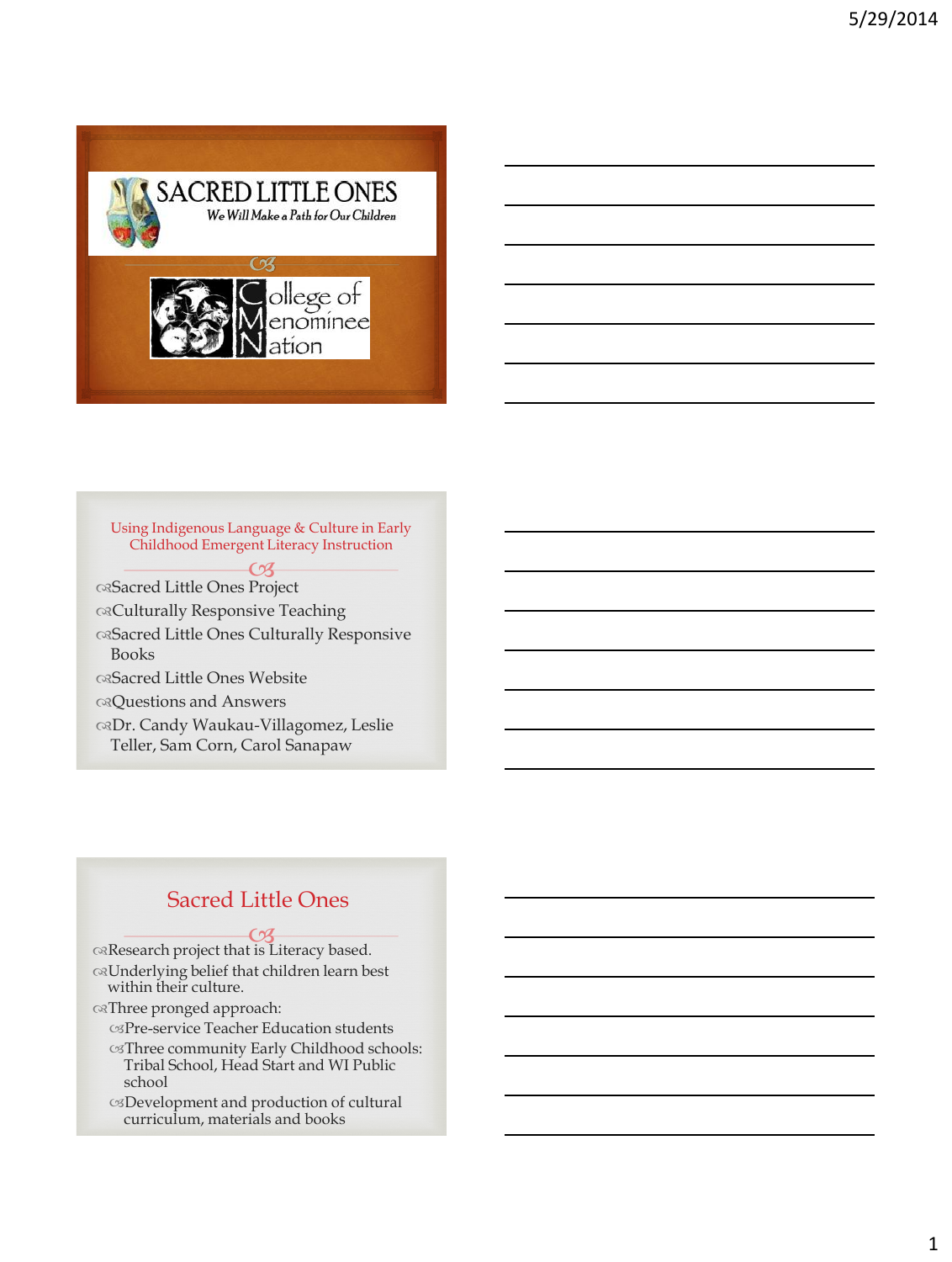#### $62$ The path to culturally responsive teaching

- $\otimes$  If culturally responsible teaching is to be realized then widespread instructional reform is needed.
- Changes need to begin for educators of Native children in Teacher Education preparation programs.
- This should optimally happen at Tribal Colleges and Universities (TCUs).
- The American Indian College Fund shared this vision.

### $\Omega$ What's the research and what to do

- Large quantity of research on CR instruction and curriculum, very little of it actually examines which strategies prepare strong teachers.
- Most focuses on addressing the attitudes and lack of knowledge of White preservice students.
- This is a important problem needing to be addressed but only part of the issue.
- $\alpha$  It is not the same as populating reservation/larger Native communities with excellent multicultural and culturally responsive teachers.

#### What's the reality and what to do

- **CB** Historic patterns of marginality within and limited access to educational contexts have silenced Native communities' voices.
- There is now a very limited community presence in the structure and curriculum of schools.
- Curriculums, to be scientifically based, are purchased from large publishers.
- Cultural curriculums need to be the source, books and specific activities, for learning.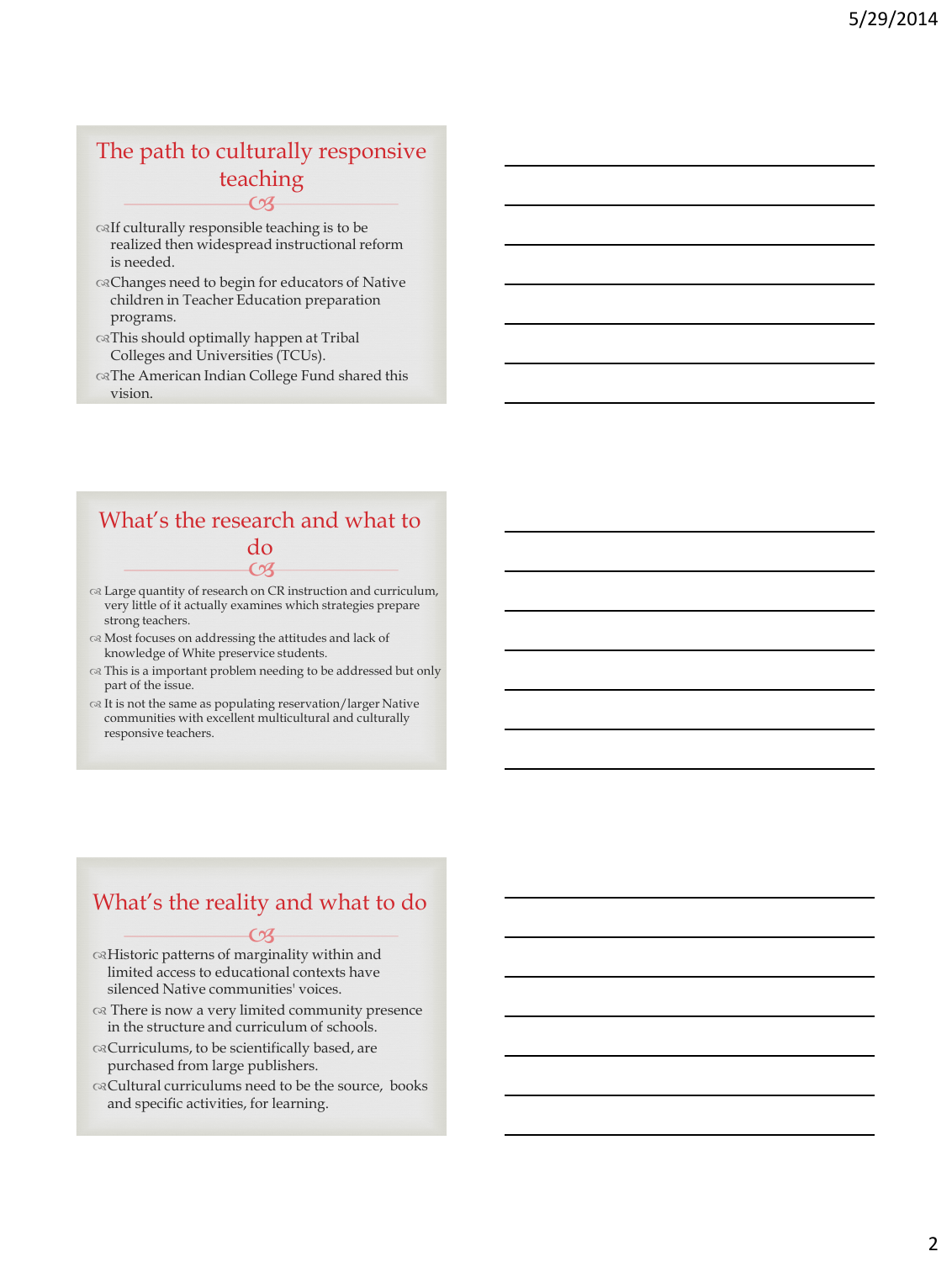#### What CMN used as a focus

Three areas of culturally responsive teaching in our teacher education program:

> (a) establishing infrastructures for incorporating Native voices and participation in the educational process;

(b) institutionalizing culturally responsive norms for curriculum and instruction; and

(c) increasing the knowledge base concerning Native education through reflection course assignments on the complexities of teaching and learning within Native communities.

#### uy<br>C3 What CMN/TCUs can do

The CMN Teacher Education program through the SLOG provides:

os access to all CMN resources;

- engages members of the Menominee community in developing curriculum and instruction strategies based on Tribal knowledge;
- immerses student teachers in authentic, diverse cultural settings within local schools; and
- models culturally responsive teaching practices for pre-service teachers in all Teacher Education classes.

#### How to do this?

Culturally Responsive Pedagogy begins to assess ways of:

Knowing,

Understanding, and

representing our Tribal groups in :

teaching academic subjects,

learning processes and

skills.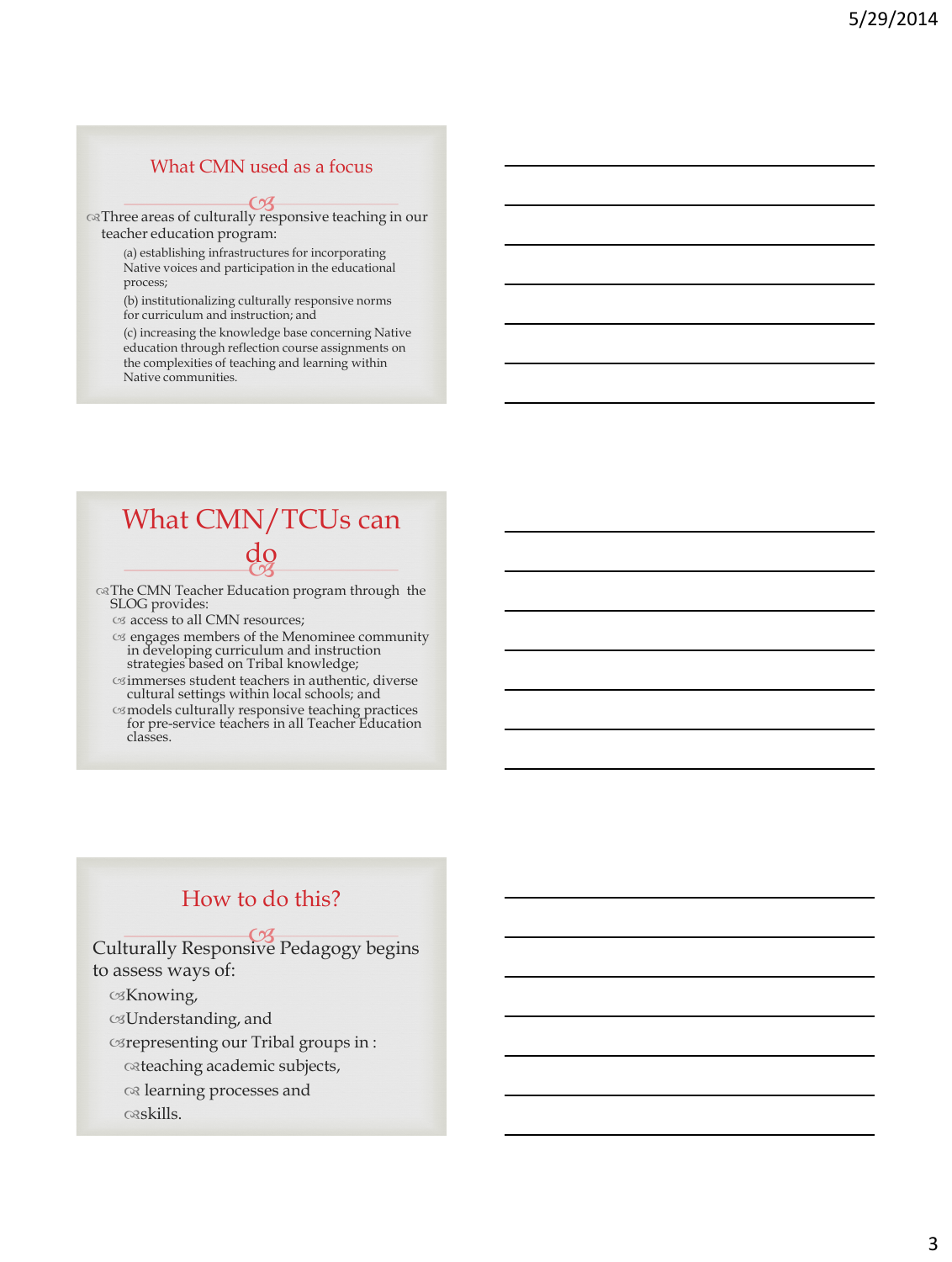#### Way to higher level learning

 $-69-$ 

Build bridges between the cultural experience of Tribal children and the curriculum content of each academic subject.

Scaffold instruction

Facilitate higher level learning

## Responsive Teachers Five Requirements for Culturally

*Knowledge* of tribes/Native groups served

- *Courage* to admit something is wrong in educational system
- *Will* to rethink traditional assumptions of culture in teaching and learning
- *Skills* to be knowledgeable and sensitive within culture diversity
- *Tenacity* to relentlessly pursue high performance for Native children and underachievers

## Sacred Little Ones Books

 $\overline{\mathcal{C}}$ Piloted in EDU 315 – Cultural Images in Children's Books Instructor: Dr. Candy Waukau Villagomez (Menominee) [http://www.cmnsacredlittleones.com/books/default.a](http://www.cmnsacredlittleones.com/books/default.aspx)

[spx](http://www.cmnsacredlittleones.com/books/default.aspx)